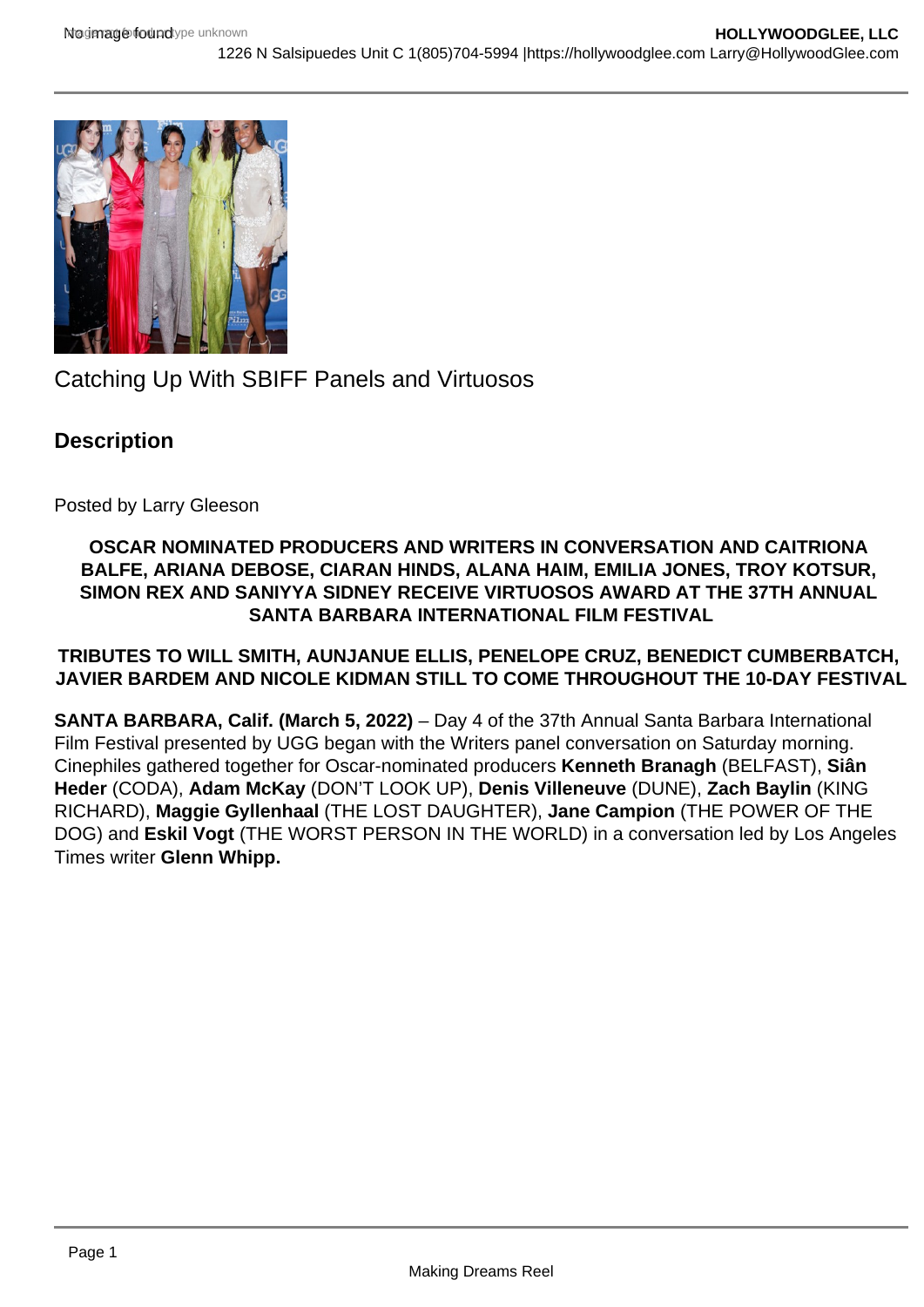SANTA BARBARA, CALIFORNIA – MARCH 05: (L-R) Becca Kovacik, J. Miles Dale, Kevin Messick

In the afternoon, the festival continued with the Producers panel conversation with Laura Berwick (BELFAST), Patrick Wachsberger (CODA), Kevin Messick (DON'T LOOK UP), Teruhisa Yamamoto (DRIVE MY CAR), Mary Parent (DUNE), Tim White (KING RICHARD), Sara Murphy (LICORICE PIZZA), J. Miles Dale (NIGHTMARE ALLEY), Tanya Seghatchian (THE POWER OF THE DOG) and Rita Moreno (WEST SIDE STORY). The conversation was led by Indiewire Editor-at-Large Anne Thompson.

SANTA BARBARA, CALIFORNIA - MARCH 05: (L-R) Anne Thompson, Zach Baylin, Kenneth Bran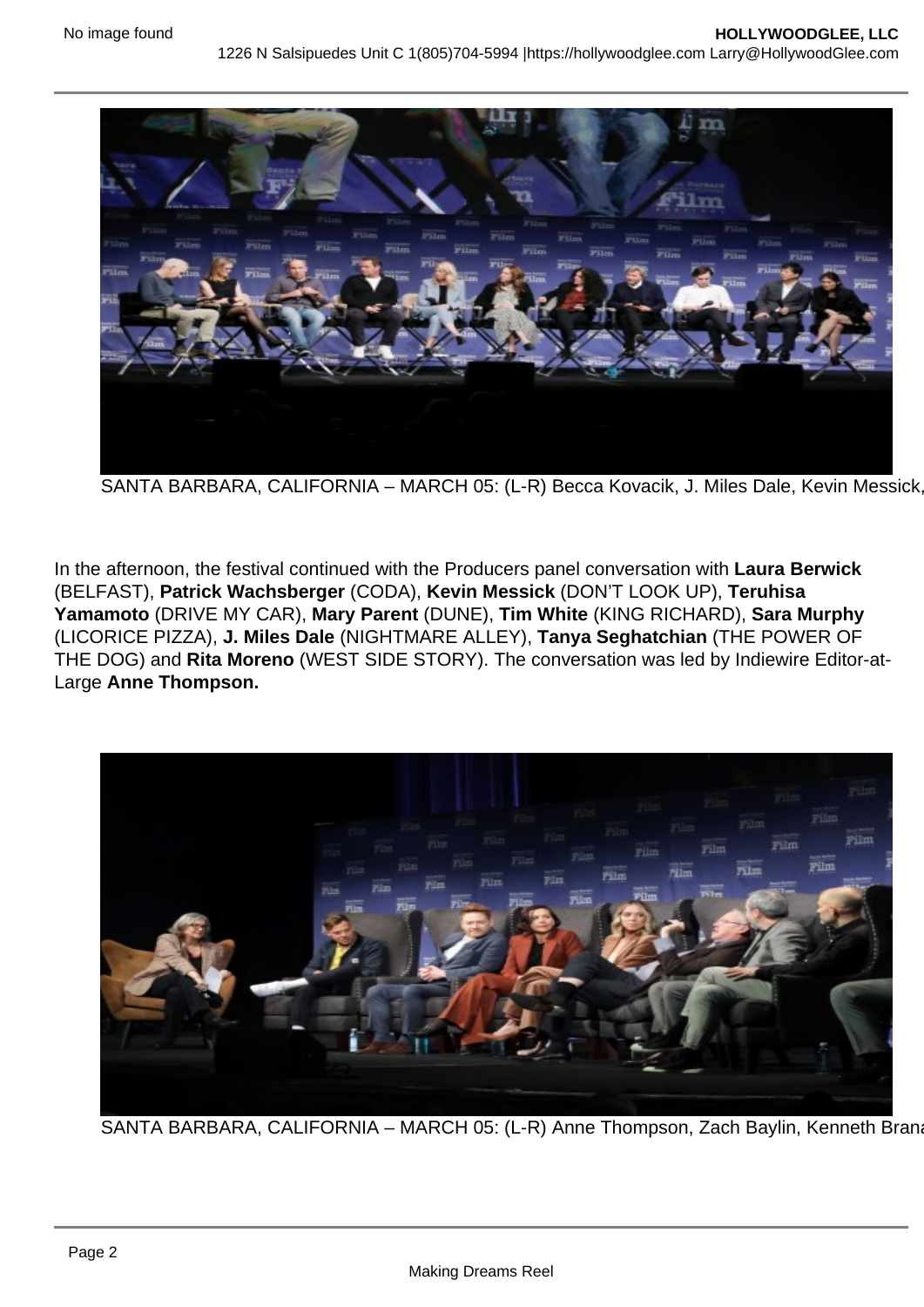The evening concluded with the presentation of and interviews with the recipients of the Virtuosos Award, an honor created to recognize a select group of talent whose noteworthy performances in film have elevated them into the national cinematic dialogue. Caitriona Balfe (Belfast), Ariana DeBose (West Side Story), Ciaran Hinds (Belfast), Alana Haim (Licorice Pizza), Emilia Jones (CODA), Troy Kotsur (CODA), Simon Rex (Red Rocket), and Saniyya Sidney (King Richard) discussed their work with Turner Classic Movies host and IMDb special correspondent host Dave Karger, who joined the conversation for his 11th year.

[L-R: Emilia Jones, Alana Haim, Ariana DeBose, Caitriona Balfe, Saniyya Sidney]

Check out their conversations: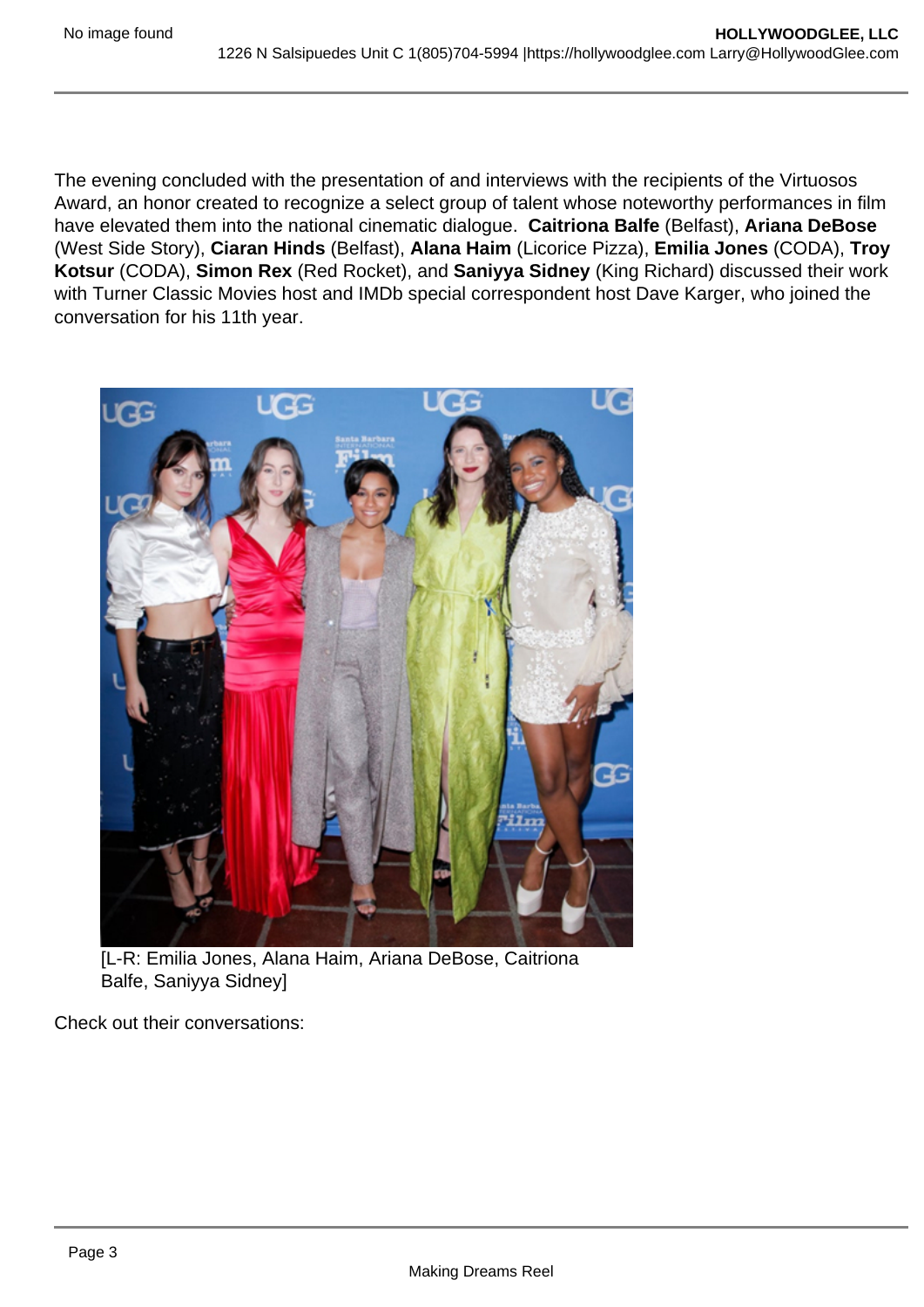Upcoming live conversations and tributes will include presentations to Will Smith, Nicole Kidman, Javier Bardem, Penélope Cruz, Aunjanue Ellis, Benedict Cumberbatch, and Oscar-nominated animators. The 37th Santa Barbara International Film Festival, presented by UGG®, will take place IN-PERSON through March 12, 2022. 200+ films, filmmaker Q&As, industry panels, and celebrity tributes, will be held throughout Santa Barbara, including at the historic Arlington Theatre. This year's lineup is available on SBIFF's mobile app. For additional information or to buy passes, visit [sbiff.org](http://sbiff.org)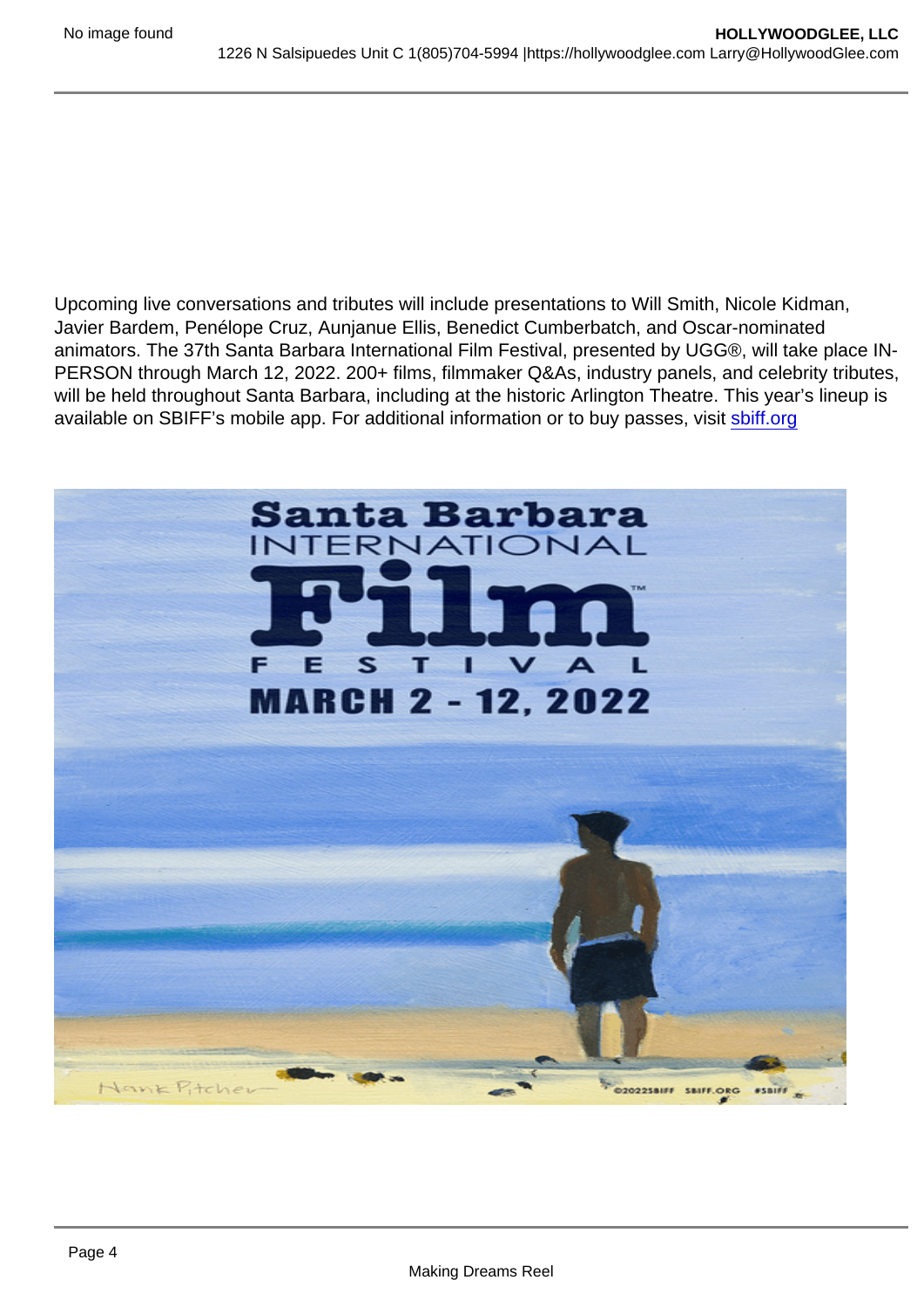About the Santa Barbara International Film Festival

The Santa Barbara International Film Festival (SBIFF) is a 501(c)(3) non-profit arts and educational organization dedicated to discovering and showcasing the best in independent and international cinema. Over the past 36 years, SBIFF has become one of the leading film festivals in the United States – attracting 100,000+ attendees and offering 11 days of 200+ films, tributes and symposiums, fulfilling their mission to engage, enrich, and inspire the Santa Barbara community through film. In 2016, SBIFF entered a new era with the acquisition of the historic and beloved Riviera Theatre. After a capital campaign and renovation, the theatre is now SBIFF's new state-of-the-art, year-round home, showing new international and independent films every day. In 2019, SBIFF opened its own Education Center in downtown Santa Barbara on State Street to serve as a home for its many educational programs and a place for creativity and learning.

(Press release provided by Michelle Tarangelo, Sunshine Sachs)

**Category** 

- 1. #SBIFF
- 2. Featured
- 3. Film Festival
- 4. Santa Barbara International Film Festival
- 5. SBIFF Virtuosos

Tags

- 1. AITRIONA BALFE
- 2. Alana Haim
- 3. Ariana DeBose
- 4. CIARAN HINDS
- 5. Emilia Jones
- 6. Saniyya Sidney
- 7. SBIFF Producers Panel